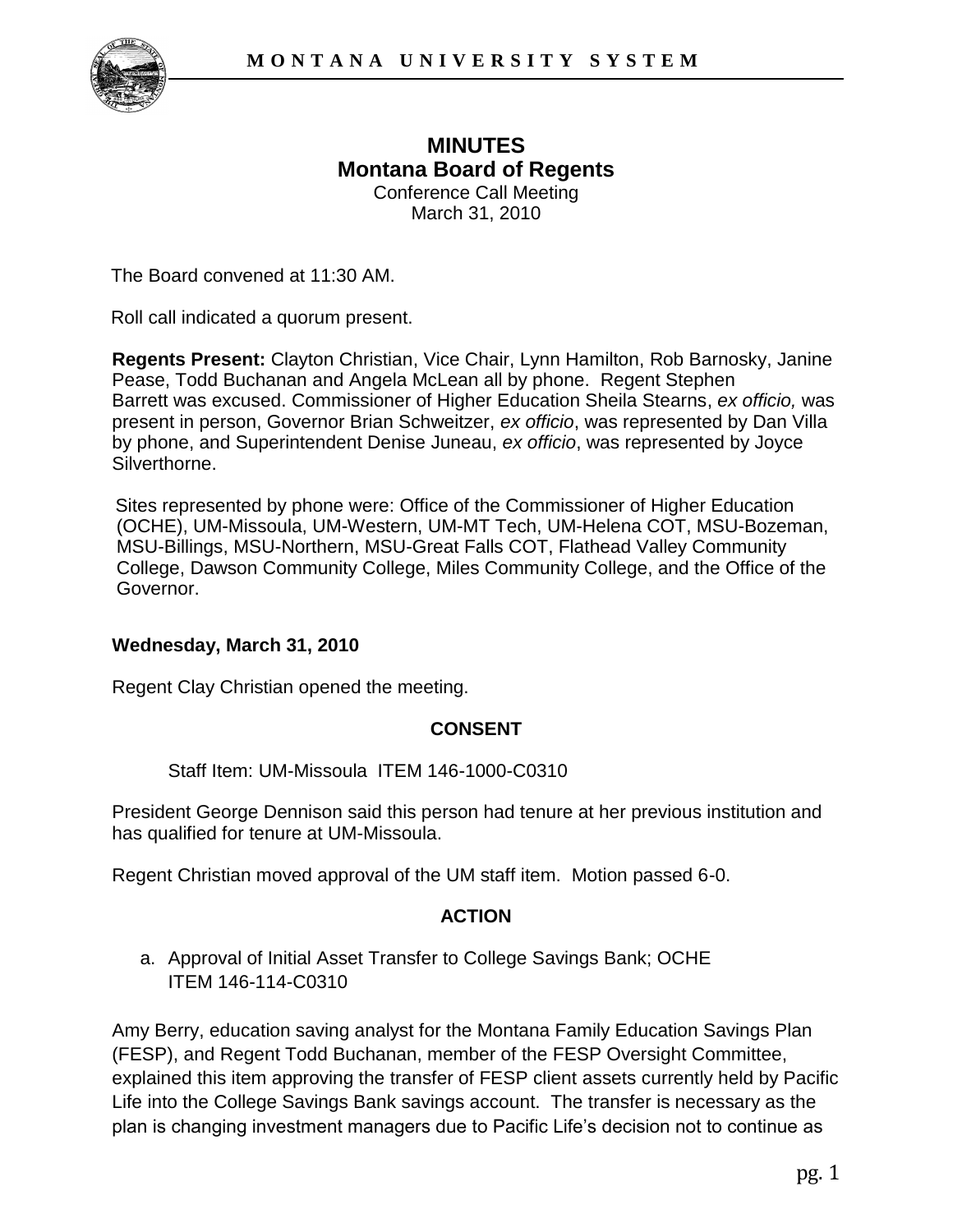

an investment manager with FESP. The oversight committee explored choice options and in January of 2010, the Board approved Vanguard Group as a new investment manager. Regent Buchanan explained that the regents are at this time approving an initial transfer and that the transfer of all remaining Pacific Life accounts will occur over the next year. The exit date for Pacific Life is fall 2010, with completion of the transfers of all accounts by the end of the year.

Dan Villa, the governor's education policy advisor, reminded the board to make sure this is done in a way to allow the Department of Revenue to track the information for tax purposes. Regent Buchanan responded that it is the responsibility of College Savings Bank, FESP's contracted program manager, to make sure all deposits meet the requirements of the IRS so they are not taxable.

Regent Christian moved approval of item a. Motion approved 6-0.

b. Authorization to Renovate Cooley Lab; MSU-Bozeman ITEM 146-2001-C0310

President Waded Cruzado explained this item is to give authority to MSU-Bozeman to proceed with renovation of the Cooley Lab. She reminded the board that, as Deputy Commissioner Mick Robinson had told them at the March board meeting, MSU-Bozeman had applied for and may receive grant funding for the purpose or renovating Cooley Lab. MSU was chosen to receive funding from the federal government which will allow the campus to continue to serve the educational needs of the students and the community.

Craig Roloff, MSU Vice President of Administration and Finance, reminded the board that this is an old building, which is noteworthy because of the sophisticated research conducted in the building. The grant funding is sufficient to complete the entire building as well as address large amounts of deferred maintenance. He said MSU needs to provide an additional \$1.2 million which will be done by an INTERCAP loan to be repaid over a 5-year period. If the \$1.2 million is not spent, then it will not be drawn from the INTERCAP loan. This item requires approval of the governor in addition to the Board of Regents. Vice President Roloff told the board the project also includes site construction, preparation and utility lines.

Tom McCoy, MSU Vice President of Research, said this building has been focused on micro-biology and biology and will continue to focus on academic programs on genomics, research projects biologically related and biomedical activities.

Regent Angela McLean asked where the money will come from to repay the \$1.2 million loan. Mr. Roloff responded that the "other lawful purpose funds" is essentially a term for the distribution of funds from their pledged revenue accounts for related purposes other than paying debt services. He said MSU would not be using residence hall funds for this purpose, but rather have building R&R funds in the pledged revenues that would be appropriate to use toward this. Mr. Roloff added that this project will not exceed revenues.